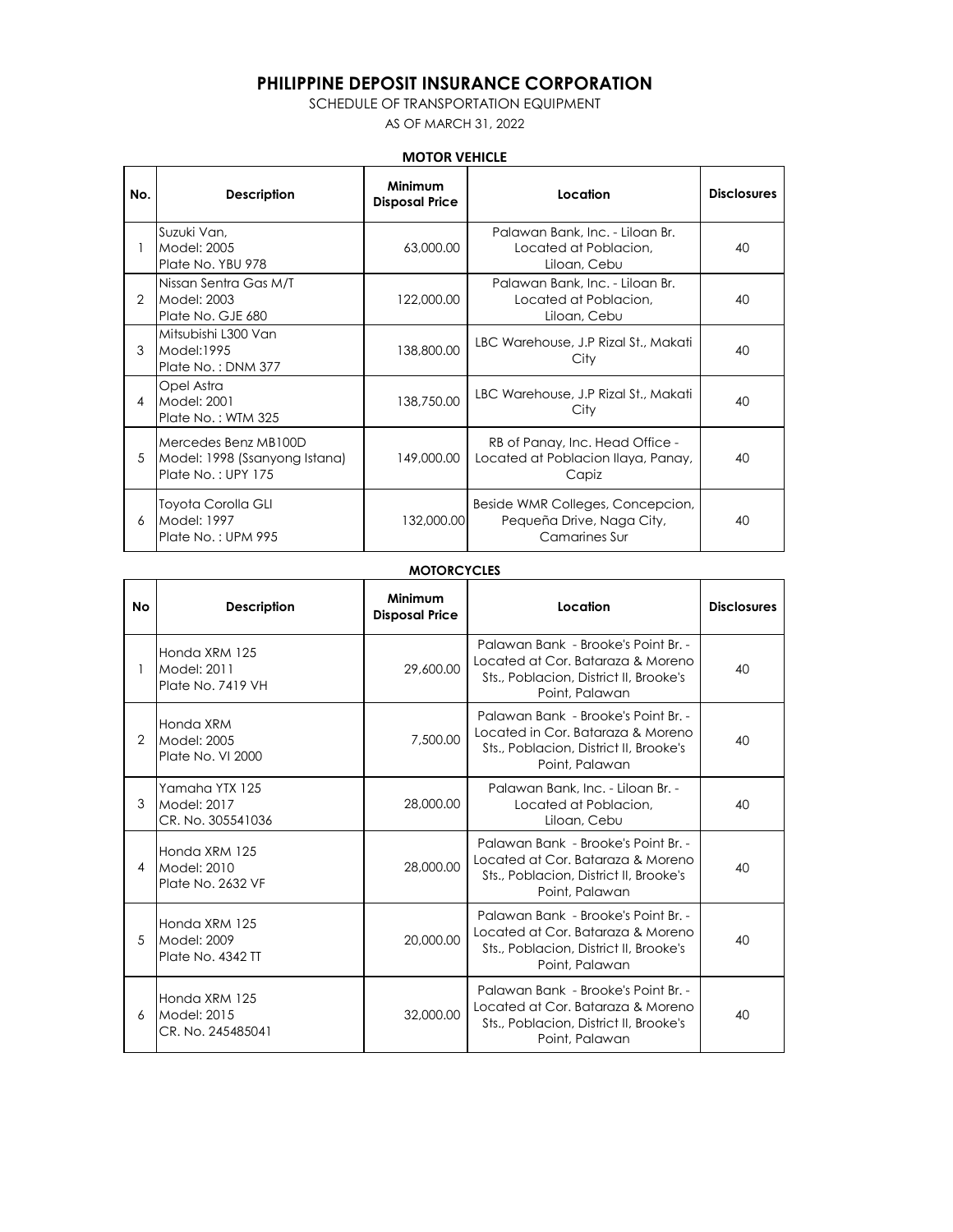| No.               | <b>Description</b>                                      | <b>Minimum</b><br><b>Disposal Price</b> | Location                                                                                                                             | <b>Disclosures</b> |
|-------------------|---------------------------------------------------------|-----------------------------------------|--------------------------------------------------------------------------------------------------------------------------------------|--------------------|
| 7                 | Honda Dream 100<br>Model: 2000<br>Plate No. VC 6385     | 12,000.00                               | Palawan Bank - Brooke's Point Br. -<br>Located at Cor. Bataraza & Moreno<br>Sts., Poblacion, District II, Brooke's<br>Point, Palawan | 40                 |
| 8                 | Model Honda XRM 125<br>Model: 2017<br>CR. No. 292106975 | 45,600.00                               | Palawan Bank - Brooke's Point Br. -<br>Located at Cor. Bataraza & Moreno<br>Sts., Poblacion, District II, Brooke's<br>Point, Palawan | 40                 |
| 9                 | Suzuki Motorcycle<br>Model: 2017<br>CR No.: 304140524   | 21,000.00                               | RB of Mabitac - Los Baños Br. -<br>Located at Lopez Ave., Brgy. Batong<br>Malake, Los Baños                                          | 39,40              |
| 10                | Honda Motorcycle<br>Model: 2014<br>Plate no. DC 47143   | 15,000.00                               | RB of Mabitac - Los Baños Br. -<br>Located at Lopez Ave., Brgy. Batong<br>Malake, Los Baños                                          | 40                 |
| 11                | Honda Motorcycle<br>Model: 2015<br>Plate No. 040104     | 16,000.00                               | RB of Mabitac - Los Baños Br. -<br>Located at Lopez Ave., Brgy. Batong<br>Malake, Los Baños                                          | 39,40              |
| $12 \overline{ }$ | Honda Motorcycle<br>Model: 2016<br>CR No.: 277391343    | 17,000.00                               | RB of Mabitac - Los Baños Br. -<br>Located at Lopez Ave., Brgy. Batong<br>Malake, Los Baños                                          | 39,40              |
| 13                | Honda Motorcycle<br>Model: 2017<br>CR No. 245260805     | 21,300.00                               | RB of Mabitac - Los Baños Br. -<br>Located at Lopez Ave., Brgy. Batong<br>Malake, Los Baños                                          | 39,40              |
| 14                | Honda Motorcycle<br>Model: 2008<br>Plate No. 8327       | 12,000.00                               | RB of Mabitac - Los Baños Br. -<br>Located at Lopez Ave., Brgy. Batong<br>Malake, Los Baños                                          | 40                 |
| 15                | Honda Wave 125<br>Model: 2015<br>Plate No. HA 5499      | 23,200.00                               | RB of Basey (Samar), Inc. - Located<br>at Brgy. Loyo (Poblacion),, Basey,<br>Western Samar                                           | 40                 |
| 16                | Suzuki Smash 110<br>Model: 2007<br>Plate No. HN 7468    | 12,000.00                               | RB of Basey (Samar), Inc. - Located<br>at Brgy. Loyo (Poblacion),, Basey,<br>Western Samar                                           | 40                 |
| 17                | Suzuki Smash<br>Model: 2008<br>Plate No. HP 9142        | 8,000.00                                | RB of Basey (Samar), Inc. - Located<br>at Brgy. Loyo (Poblacion),, Basey,<br>Western Samar                                           | 40                 |
| 18.               | Suzuki Smash<br>Model: 2009<br>Plate No. 4726 HD        | 8,700.00                                | RB of Basey (Samar), Inc. - Located<br>at Brgy. Loyo (Poblacion),, Basey,<br>Western Samar                                           | 40                 |
| 19                | Honda Wave Alpha 110<br>Model: 2015<br>CR No. 240245784 | 10,000.00                               | Occidental Mindoro RBI - Located at<br>OMRI Bldg., Quezon St., Brgy.<br>Bagong Sikat (Pob.), Lubang,<br>Occidental Mindoro.          | 40                 |
| 20                | Honda Wave 100<br>Model: 2007<br>Plate No. OU 6556      | 12,000.00                               | Palm Tree Bank - Cotabato Br. -<br>Located at EC Tangal Bldg., No. 5<br>Don Roman Vilo St., Brgy. Poblacion<br>VI, Cotabato City     | 38,40              |
| 21                | Honda Wave 100<br>Model: 2007<br>Plate No. 7160 MA      | 12,000.00                               | Palm Tree Bank - Cotabato Br. -<br>Located at EC Tangal Bldg., No. 5<br>Don Roman Vilo St., Brgy. Poblacion<br>VI, Cotabato City     | 38,40              |
| 22                | Suzuki Smash<br>Model: 2019<br>OR No. 1928508245        | 30,000.00                               | RB Santa Fe (Romblon), Inc. -<br>Located at 127 P. Contes St., Brgy.,<br>Pob., Santa Fe Romblon.                                     | 39,40              |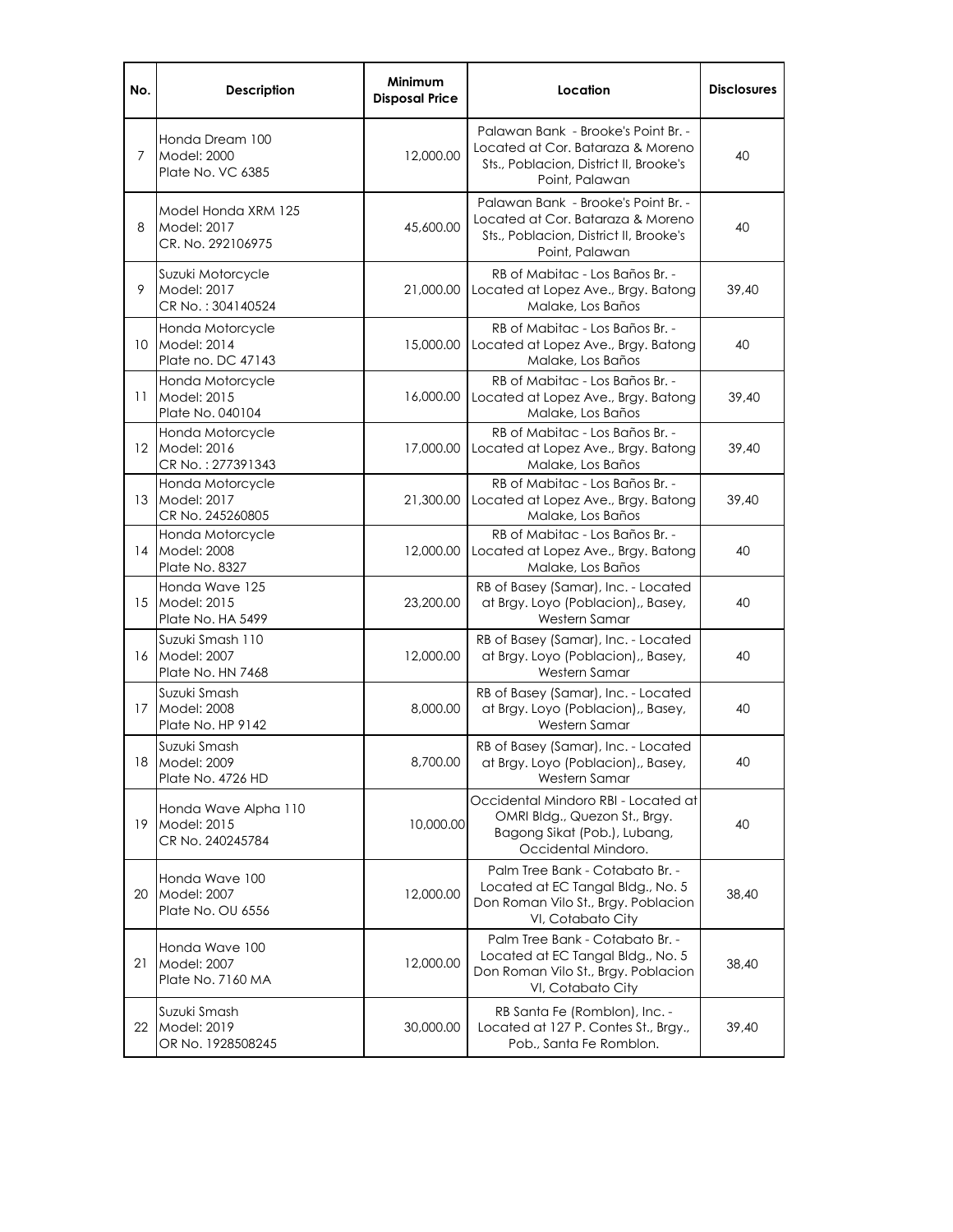| No. | <b>Description</b>                                       | Minimum<br><b>Disposal Price</b> | Location                                                                                                      | <b>Disclosures</b> |
|-----|----------------------------------------------------------|----------------------------------|---------------------------------------------------------------------------------------------------------------|--------------------|
| 23  | Well 125-R Motorstar<br>Model: 2010<br>Plate No. 2526 UK | 5,000,00                         | RB of Santa Fe (Romblon), Inc. -<br>Located at 127 P. Contes St., Bray.,<br>Poblaion, Santa Fe Romblon.       | 40                 |
| 24  | Yamaha STX YD125T<br>Model: 2007<br>Plate No. 7094 NT    | 13,000.00                        | RB of Santa Fe (Romblon), Inc. -<br>Located at 127 P. Contes St., Brgy.,<br>Poblaion, Santa Fe Romblon.       | 40                 |
| 25  | Kawasaki Bajaj<br>Model: 2013<br>Plate No. LA 38772      | 9,800.00                         | RB of Nabunturan, Inc. - Located at<br>Purok 10, Echavez St., Bray.<br>Poblacion, Nabunturan,<br>Davao De Oro |                    |

**38.** OR/CR registered in the name of former owner but with proof of ownership in favor of the closed Bank

**39.** OR/CR missing, replacement cost for the account of the buyer

**40.** Registration not updated, cost for the account of the buyer

The sale shall be for CASH and on "As-Is-Where-Is" basis.

 The term "As-Is-Where-Is" shall refer not only to the description and physical condition of the and its contents or inclusions at the time of the bidding, if any is declared to be part of the sale, but also to the condition of the title of the property or other evidence of ownership and the extent and state of whatever rights, interests and participation over the property the PDIC may have at the time of the bidding. It shall also include the winning bidder's assumption of all unpaid taxes, fees and/or expenses, in order to, as applicable, cause the transfer of the name to the buyer.

**SEE OFFER TO BUY FORM IN THE NEXT PAGE**